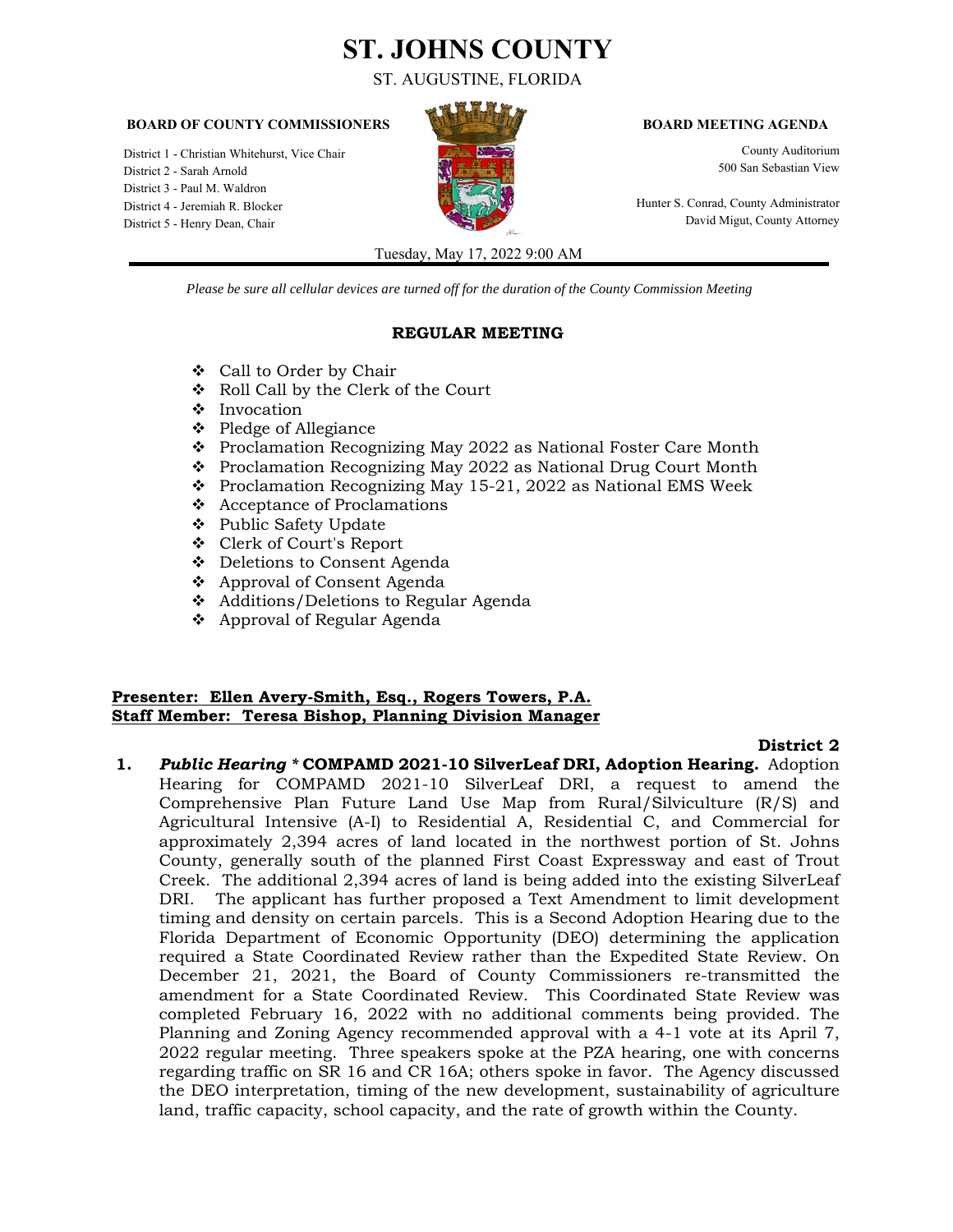### **Presenter: Thomas O. Ingram, Sodl & Ingram, PLLC Staff Member: Corryn George, Environmental Supervisor**

#### **District 2**

**2.** *Public Hearing \** **NZVAR 2022-01, Alternate Bald Eagle Management Plan for the [Norwood PUD and Grand Oaks PUD approving an Alternate Bald Eagle](https://stjohnsclerk.com/minrec/agendas/2022/051722cd/05-17-22REG02.pdf)  Management Plan for the protection of bald eagle nest SJ921 located on the proposed Norwood PUD property.** An Environmental Report was provided with the Norwood PUD application conducted by Peacock Consulting Group in May of 2021 which included an inspection of all mature pine trees on the property and no bald eagle nest was found on the site at that time. On December 15, 2021, SJC Environmental staff were notified by the St. Johns County Audubon Society that a potential new bald eagle nest was observed on the Norwood property. Environmental staff conducted a site inspection on December 16, 2021, and a new bald eagle nest was found on the proposed Norwood PUD property. The 2021-2022 nesting season appears to be the first nesting of bald eagle at this location.

#### **Presenter: Douglas Burnett, St. Johns Law Group Staff Member: Evan Walsnovich, Planner**

**District 3 3.** *Public Hearing \** **MAJMOD 2021-23 Southwood Phases 3 and 4.** Request for a Major Modification to Southwood PUD (Ordinance 1988-34, as amended) to revise Phase 3 and 4 in order to facilitate development of 101 single family lots. This application was heard by the Planning and Zoning Agency (PZA) at a regularly [scheduled meeting on April 7, 2022, and the PZA recommended approval with a vote](https://stjohnsclerk.com/minrec/agendas/2022/051722cd/05-17-22REG03.pdf)  of 5-0.

#### **Presenter: Janis Fleet, Fleet Architects Planners Staff Member: Jacob Smith, Senior Supervising Planner**

**4.** *Public Hearing \** **PUD21-09 Bacon Storage (Brinkhoff Rd).** Request to rezone approximately 4.9 acres of land from Open Rural (OR) to Planned Unit Development (PUD) to allow for up to 16,000 square feet of neighborhood commercial uses and a RV/Boat Storage facility. The Planning and Zoning Agency previously recommended denial with a vote of 6-0. The Board of County Commissioners remanded this item back to the Planning and Zoning Agency and required the Applicant to hold a [community meeting on the project. This application subsequently received a](https://stjohnsclerk.com/minrec/agendas/2022/051722cd/05-17-22REG04.pdf)  recommendation for denial with a vote of 7-0 at the March 17, 2022 Planning and Zoning Agency hearing.

#### **District 3**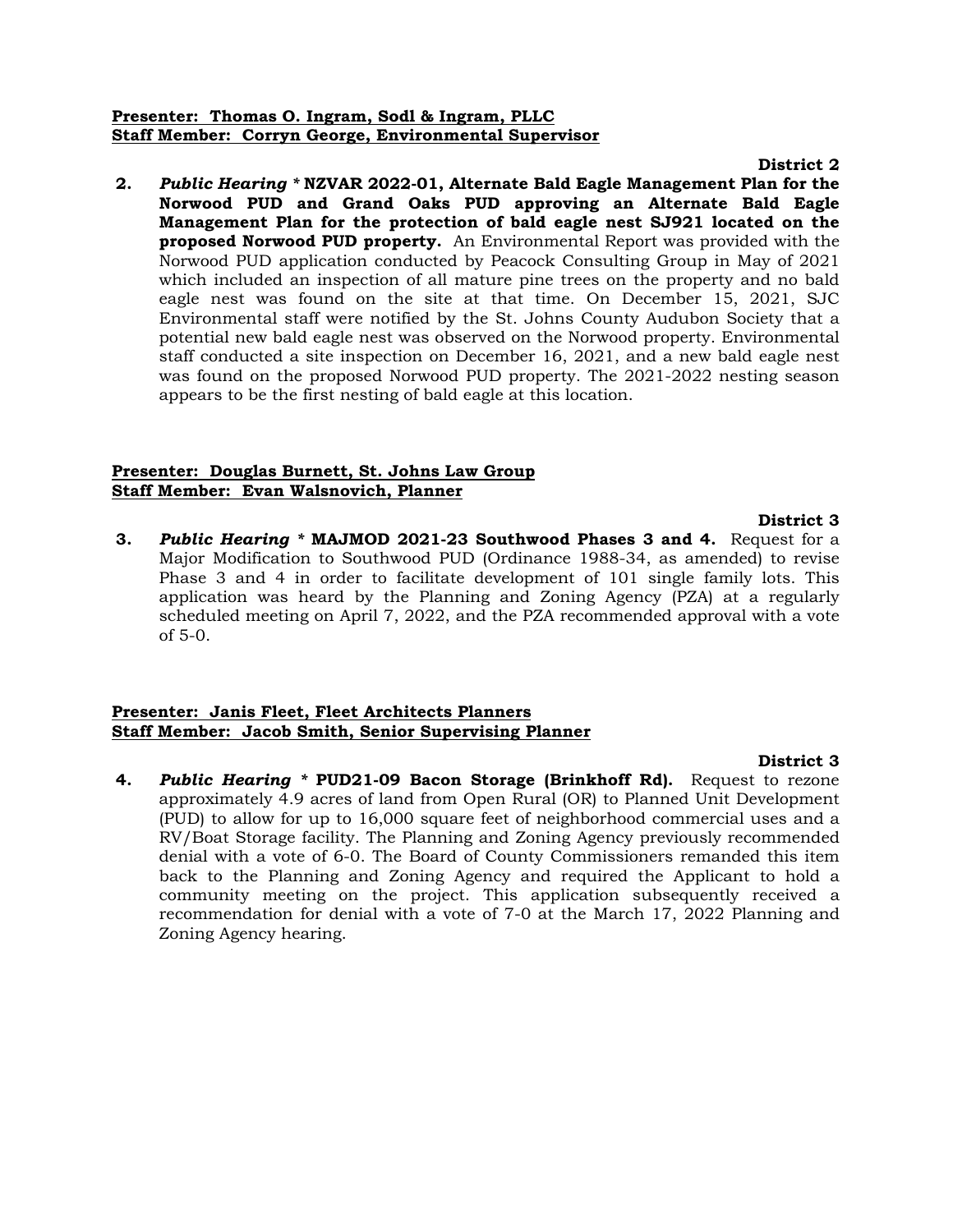## **Presenter: Colin Groff, P.E., Utility Director**

**5. [Second Reading of Amendments to Utility Ordinances; Adoption of Utility Rate](https://stjohnsclerk.com/minrec/agendas/2022/051722cd/05-17-22REG05.pdf)  Tariff; and Adoption of Updated Utility Standards Manual.** On April 19, 2022, the Board of County Commissioners heard the first reading of proposed amendments to the current utility ordinances. The proposed ordinance (attached) amends, restates, consolidates, supplements and replaces these ordinances in order to (1) complete the consolidation of the Main System and Ponte Vedra Systems under one cover; (2) set uniform requirements for users of St. Johns County Utilities; (3) update the provision of the Utility Ordinance in compliance with the changes to the Safe Drinking Water Act (42 U.S.C. 300f et seq.), the Clean Water Act (33 U.S.C. 1251 et seq.), other applicable federal and State laws and regulations, and the County's Land Development Code; and (4) provide for the public health and welfare by regulating the quality of potable water supplied by the County's Water Systems to its customers, and wastewater collected by the County's Wastewater Systems, as well as to provide policies and cost recovery for the use of County's Reclaimed Water Systems. The ordinance also proposes to set forth the applicable rates, fees, and charges in a separate rate tariff, to be adopted by resolution (attached). In this agenda item, staff seeks approval of the rate tariff, as well as approval of updates to the Utilities standards manual (attached).

## **Presenter: Melissa Lundquist, Sr. Assistant to the Board of County Commissioners**

- **6. Establishment of the temporary Amphitheatre & Concert Hall Advisory [Committee; Adoption of By-Laws, and Confirmation of Commissioner](https://stjohnsclerk.com/minrec/agendas/2022/051722cd/05-17-22REG06.pdf)  Appointments.** At the April 19, 2022 meeting, the Commissioners came to a consensus to establish the temporary Amphitheatre & Concert Hall Advisory Committee to provide new ideas, suggest changes and enhancements of programs, explore alternate organizational options, and assist in ensuring adequate operation of the facilities for the residents and visitors of St. Johns County while also achieving maximum economic advantages and remaining accountable to the tax payers of St. Johns County. The Amphitheatre & Concert Hall Advisory Committee's primary responsibility is to serve in an advisory capacity to the Board of County Commissioners. Attached for the Board's review and consideration is a resolution and draft bylaws for the establishment of the temporary Amphitheatre & Concert Hall Advisory Committee.
- **7. Consider appointments to the Affordable Housing Advisory Committee (AHAC).** The purpose of the Affordable Housing Advisory Committee (AHAC) is to review established policies, procedures, ordinances, land development regulations, and the adopted local government comprehensive plan to recommend specific action or initiatives to encourage or facilitate affordable housing while protecting the ability of the property to appreciate in value. Currently, there are two vacancies on the Affordable Housing Advisory Committee (AHAC). One vacancy is due to the resignation of Brittany Coronado and the second vacancy is due to the expired term of Alexander Mansur. The vacancies were advertised in August and October of 2021, and March of 2022. The vacancies are to fill required member positions, one representing areas of labor actively engaged in home building and the other representing essential services personnel. Please find attached for your review and consideration, letters of [recommendation from AHAC recommending the reappointment of Alexandra Mansur](https://stjohnsclerk.com/minrec/agendas/2022/051722cd/05-17-22REG07.pdf)  and the appointment of Lindsey Rodea and applications from Alexander Mansur-District 5, Lindsey Rodea-District 5, Brittany Coronado-District 5, and Kristine Koproski-District 4.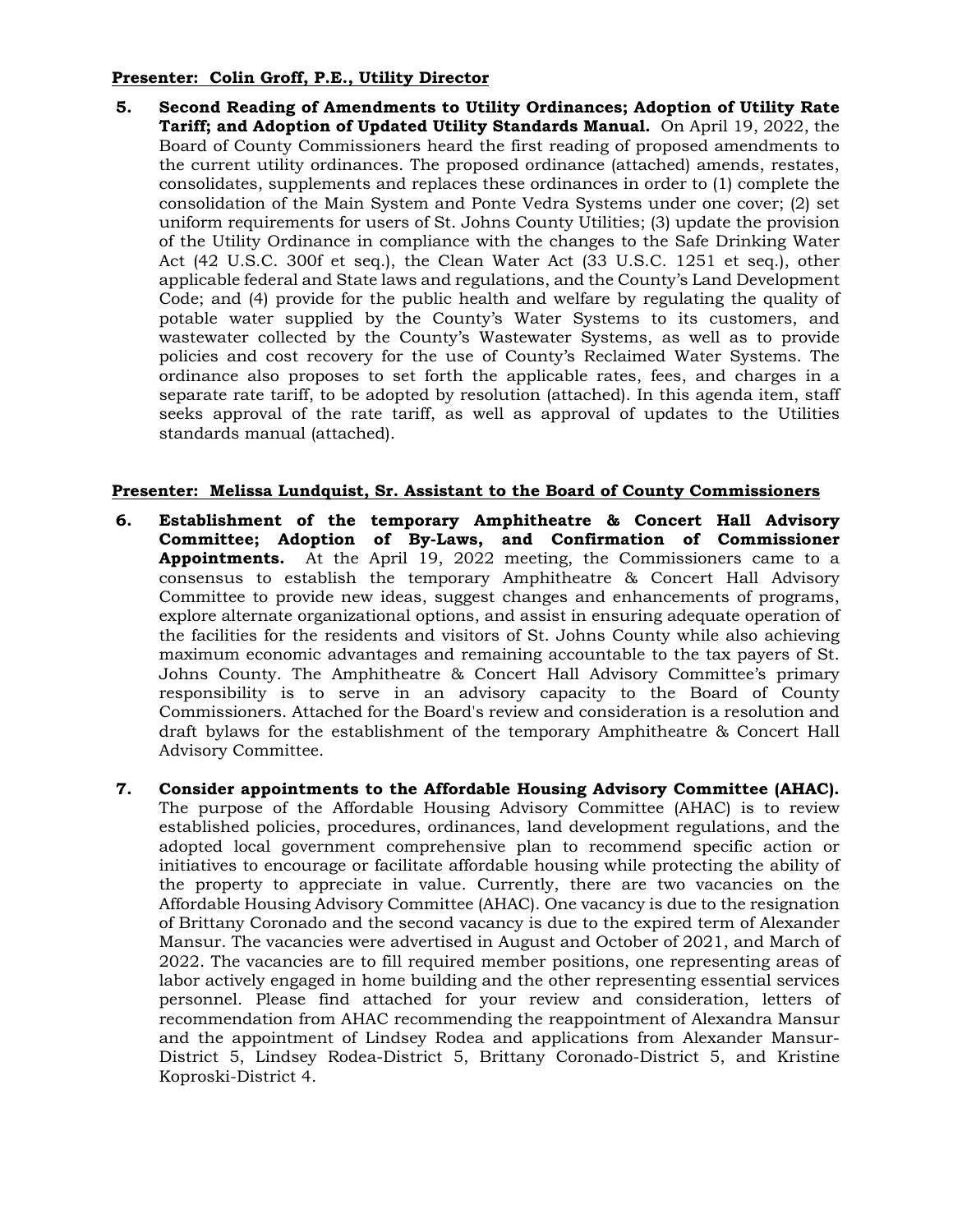### **Presenter: Melissa Lundquist, Sr. Assistant to the Board of County Commissioners**

**8. Consider appointments to the Construction Board of Adjustment and Appeals.** Currently, there are three vacancies on the Construction Board of Adjustment and Appeals, due to expired terms. Two vacancies are for regular member positions and one vacancy is for an alternate member position. These vacancies were advertised in August and September of 2021. The Construction Board of Adjustment and Appeals acts as the hearing board for abatement proceedings under the County's unsafe building abatement code and as the local appellate board for interpretations of the Building Code and Building Official. Qualifications require applicants with knowledge and/or experience in technical codes fields and those from the general public. Members are required to be registered voters in St. Johns County. Please find attached for your review and consideration the approved minutes from the October 18, 2021 meeting of the Construction Board of Adjustment and Appeals recommending (on page [7\) approval of the three applications \(Bill Lanni for reappointment as a regular](https://stjohnsclerk.com/minrec/agendas/2022/051722cd/05-17-22REG08.pdf)  member, Robert Blood for appointment as a regular member (moving from an alternate to regular member), and Thomas Walsh for appointment as an alternate member).

**\*\*\* The public hearing for PUD 21-18 The Cottages at St. Johns and CPA(SS) 21-24 The Cottages at St. Johns will be rescheduled to a time uncertain. The application will be re-advertised and noticed for a future public hearing date. \*\*\*** 

- ❖ Public Comment
- Commissioners' Reports
- County Administrator's Report
- County Attorney's Report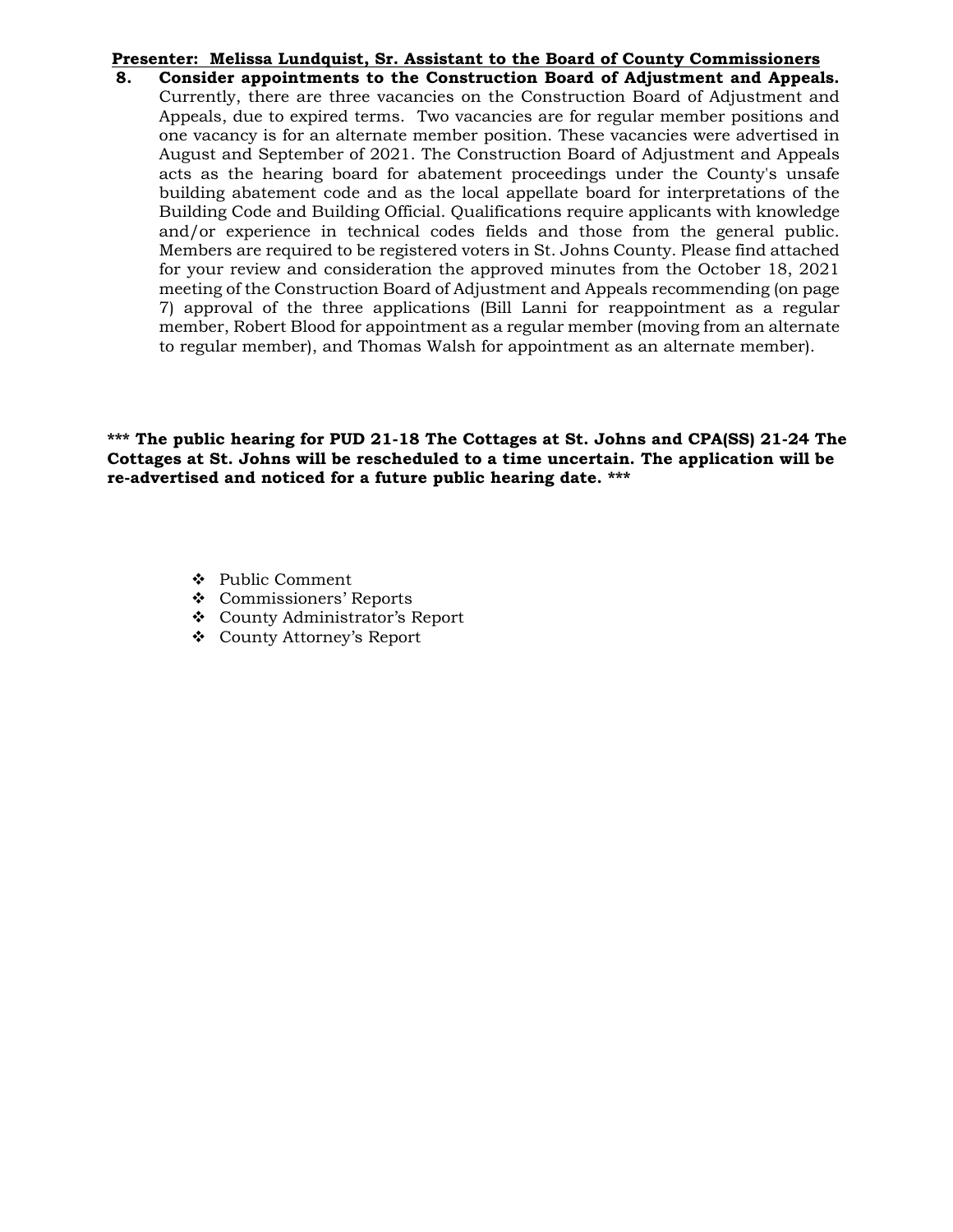# **ST. JOHNS COUNTY**

ST. AUGUSTINE, FLORIDA

#### **BOARD OF COUNTY COMMISSIONERS BOARD MEETING AGENDA**

District 1 - Christian Whitehurst, Vice Chair **County Auditorium**<br>District 2 - Sarah Arnold County Auditorium<br>County Auditorium County Auditorium County Auditorium County Auditorium District 2 - Sarah Arnold District 3 - Paul M. Waldron District 4 - Jeremiah R. Blocker Hunter S. Conrad, County Administrator District 5 - Henry Dean, Chair **David Migut, County Attorney** David Migut, County Attorney



Tuesday, May 17, 2022 9:00 AM

*Please be sure all cellular devices are turned off for the duration of the County Commission Meeting*

# **CONSENT AGENDA**

- **1. Motion to approve the Cash Requirement Report.** *For more information, contact [Lon Stafford, Director of Financial Support at 904 819-3622](https://stjohnsclerk.com/minrec/agendas/2022/051722cd/05-17-22CON01.pdf)*
- **2.** Motion to adopt Resolution 2022- , approving the **final plat for Palmetto Cove.** *[For more information, contact Kelly Schley, Application Review Supervisor at](https://stjohnsclerk.com/minrec/agendas/2022/051722cd/05-17-22CON02.pdf)  904 209-0720*
- **3.** Motion to adopt Resolution 2022-\_\_\_\_\_\_\_\_, approving the **final plat for Shearwater Phase 3C.** *[For more information, contact Kelly Schley, Application Review Supervisor](https://stjohnsclerk.com/minrec/agendas/2022/051722cd/05-17-22CON03.pdf)  at 904 209-0720*
- **4.** Motion to adopt Resolution 2022-\_\_\_\_\_\_\_\_, approving the **final plat for Shearwater Phase 3A-3 (replat).** *[For more information, contact Tayler Howe, Application Review](https://stjohnsclerk.com/minrec/agendas/2022/051722cd/05-17-22CON04.pdf)  Supervisor at 904 209-0603*
- **5.** [Motion to adopt Resolution 2022-\\_\\_\\_\\_\\_\\_\\_\\_, approving the](https://stjohnsclerk.com/minrec/agendas/2022/051722cd/05-17-22CON05.pdf) **final plat for Turnbull Creek Road at Grand Oaks Phase 2.** *For more information, contact Tayler Howe, Application Review Supervisor at 904 209-0603*
- **6.** Motion to adopt Resolution 2022-\_\_\_\_\_\_, approving the terms and authorizing the Chair of the Board, on behalf of the County, to execute a **Second Amendment to License Agreement with PV Tower One, LLC**.; and, Motion to approve a transfer in the amount of \$10,000 from General Fund Reserves to the Interoperable Radio System Department for the License Fee for the remainder of FY 2022. *For more information, contact Gail Oliver, Director, Land Management Systems at 904 209-0770*
- **7.** Motion to adopt Resolution 2022-\_\_\_\_\_\_\_\_, accepting **Grant of Easements and [Temporary Construction Easements to St. Johns County required for the Big](https://stjohnsclerk.com/minrec/agendas/2022/051722cd/05-17-22CON07.pdf)  Sooey CDBG Drainage Improvement Project.** *For more information, contact Gail Oliver, Director, Land Management Systems at 904 209-0770*
- **8.** [Motion to adopt Resolution 2022-\\_\\_\\_\\_\\_\\_\\_\\_, approving the terms and conditions of a](https://stjohnsclerk.com/minrec/agendas/2022/051722cd/05-17-22CON08.pdf)  **Purchase and Sale Agreement for the acquisition of an Easement required for the Santa Rosa CDBG Drainage Improvement Project** and authorizing the County Administrator, or designee, to execute the Agreement on behalf of the County. *For more information, contact Gail Oliver, Director, Land Management Systems at 904 209- 0770*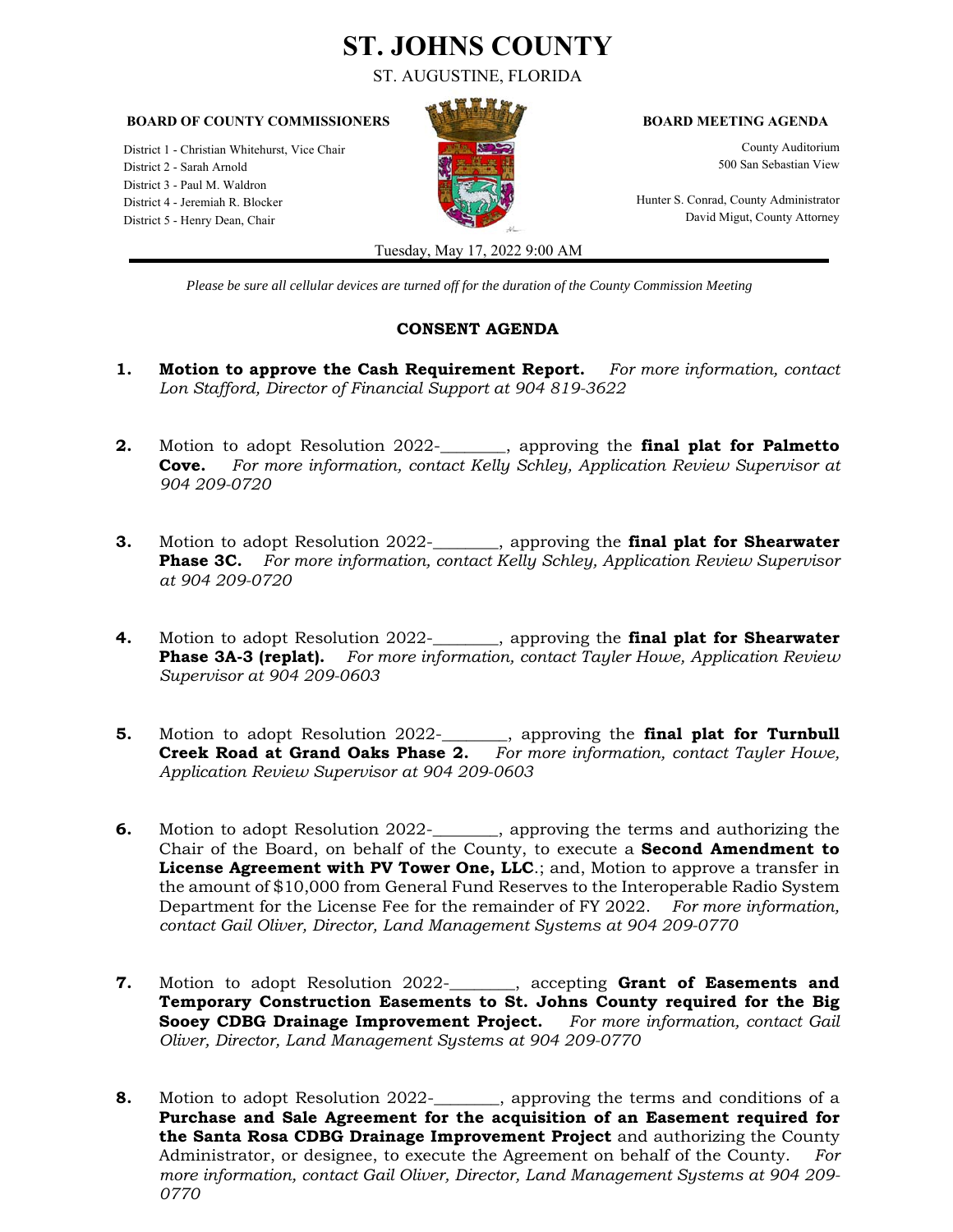- **9.** Motion to adopt Resolution 2022-<br>
, authorizing the Chair of the Board to execute a **Temporary Pipeline Easement to the Florida Inland Navigation District,**  on behalf of the County. *For more information, contact Gail Oliver, Director, Land Management Systems at 904 209-0770*
- **10.** Motion to approve the **Fiscal Year 2022 Capital Improvement Plan reappropriation and associated budget transfers** per the attached schedule. *For [more information, contact Colin Groff, P.E., Utilities Director at 904 209-2703](https://stjohnsclerk.com/minrec/agendas/2022/051722cd/05-17-22CON10.pdf)*
- **11.** [Motion to adopt Resolution 2022-\\_\\_\\_\\_\\_\\_\\_\\_, authorizing the County Administrator, or](https://stjohnsclerk.com/minrec/agendas/2022/051722cd/05-17-22CON11.pdf)  designee, to **enter into negotiations with Gulfstream Design Group, LLC as the top ranked firm under RFQ 22-57; Design Services for Disc Golf Course**, and upon successful negotiations, to award and execute a contract in substantially the same form and format as attached for completion of the work, or to conduct negotiations with the next successively ranked firm as required until an agreement is reached or it no longer serves the best interest of the County to proceed. *For more information, contact Jaime Locklear, Asst. Director Purchasing at 904 209-0158*
- **12.** [Motion to adopt Resolution 2022-\\_\\_\\_\\_\\_\\_\\_\\_, authorizing the County Administrator, or](https://stjohnsclerk.com/minrec/agendas/2022/051722cd/05-17-22CON12.pdf)  his designee, to **award Bid No. 22-70; Sale of eighty (80) golf carts to Botero Carts, LLC** as the highest, responsive, responsible Bidder**.** *For more information, contact Jaime Locklear, Asst. Director Purchasing at 904 209-0158*
- **13.** [Motion to adopt Resolution 2022-\\_\\_\\_\\_\\_\\_\\_\\_, authorizing the County Administrator, or](https://stjohnsclerk.com/minrec/agendas/2022/051722cd/05-17-22CON13.pdf)  his designee, to **award Bid No. 22-66R; Landscape and Playground Mulch Surfacing to Cour Valant LLC dba First Coast Mulch** as the lowest responsive, responsible bidder, and to execute a contract in substantially same form and format as attached hereto for performance of the services in accordance with Bid No 22-66R. *For more information, contact Jaime Locklear, Assistant Director of Purchasing & Contracts at 904 209-0158*
- **14.** [Motion to adopt Resolution 2022-\\_\\_\\_\\_\\_\\_\\_\\_, authorizing the County Administrator, or](https://stjohnsclerk.com/minrec/agendas/2022/051722cd/05-17-22CON14.pdf)  his designee, to **award Bid No. 22-67; Artificial Turf Replacement to Astro Turf Corporation dba APT Acquisition Construction Corporation** as the lowest, responsive and responsible Bidder and to execute a contract in substantially the same form and format as attached hereto for completion of the projects in accordance with the Bid Documents and Contract Documents for a total amount of \$748,375.00. *For more information, contact Jaime Locklear, Asst. Director Purchasing at 904 209-0158*
- **15.** [Motion to adopt Resolution 2022-\\_\\_\\_\\_\\_\\_\\_\\_, authorizing the County Administrator, or](https://stjohnsclerk.com/minrec/agendas/2022/051722cd/05-17-22CON15.pdf)  designee, to **award and execute a contract with Kistel Media, LLC in substantially the same form and format as attached to provide and deploy concrete to the Andy King reef site** in accordance with Permit #SAJ-2009-00237 for a lump sum amount of \$148,750.00**.** *For more information, contact Jaime Locklear, Asst. Director Purchasing at 904 209-0158*
- **16.** [Motion to adopt Resolution 2022-\\_\\_\\_\\_\\_\\_\\_\\_, authorizing the County Administrator, or](https://stjohnsclerk.com/minrec/agendas/2022/051722cd/05-17-22CON16.pdf)  designee, to **award Bid No: 22-04; State Road 16 WWTP Blower Improvements to Petticoat-Schmitt Civil Contractors, Inc**, as the lowest, responsive, responsible bidder, and to execute a contract in substantially the same form and format as attached for the completion of the work at a total price of \$1,803,669.00. *For more information, contact Jaime Locklear, Asst. Director Purchasing at 904 209-0158*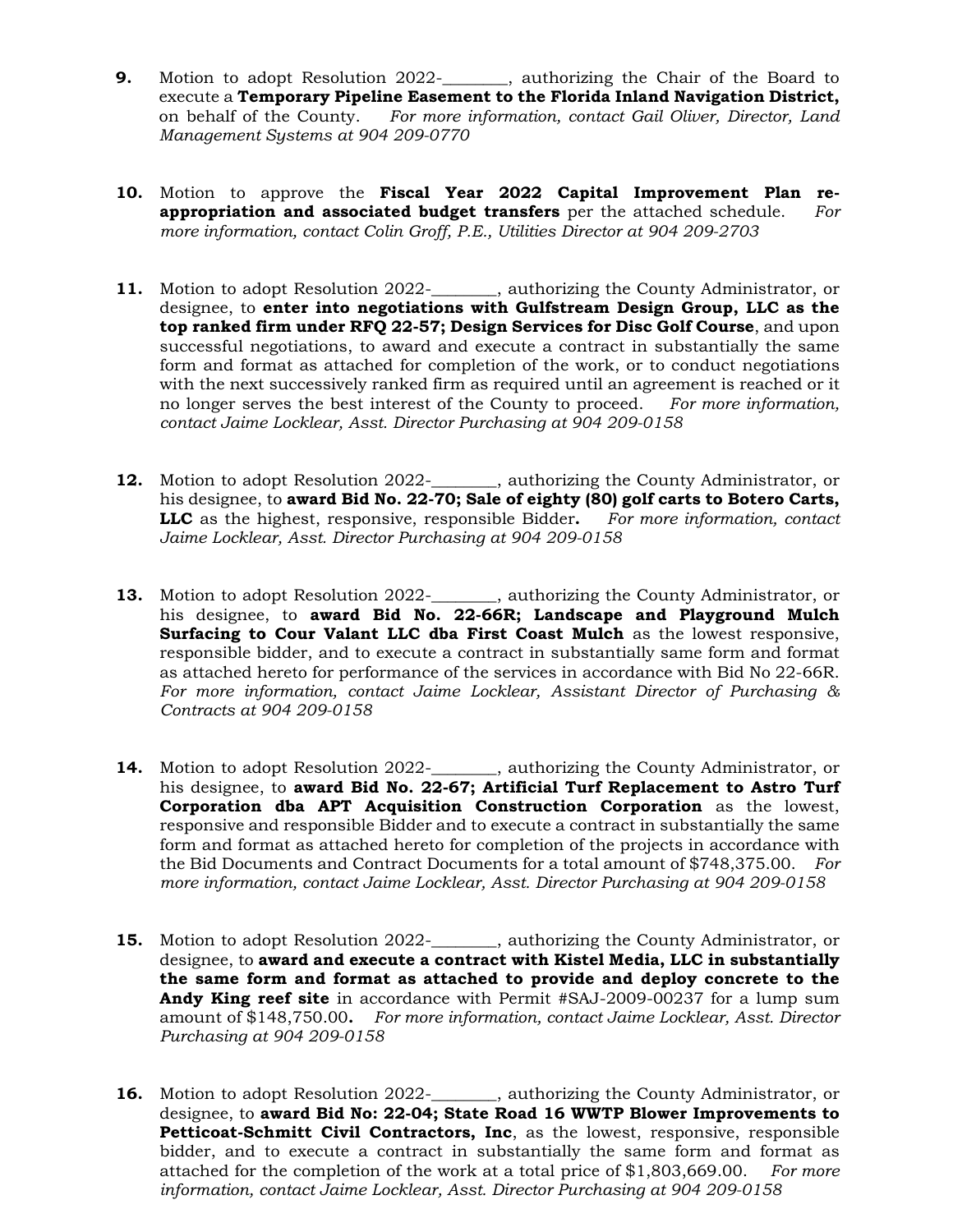- **17.** Motion to adopt Resolution 2022-\_\_\_\_\_\_\_, authorizing the County Administrator, or designee, to **piggyback the Florida Sheriff's Association Contract FSA-VEL28.0, and to issue a Purchase Order for the purchase of three (3) battalion chief vehicles** as specified by SJC Fire Rescue from Bozard Ford for a total cost of \$110,718.00. *For more information, contact Jaime Locklear, Asst. Director Purchasing & Contracts at 904 209-0158*
- **18.** Motion to adopt Resolution 2022-\_\_\_\_\_, approving the **recognition and appropriation [of an additional \\$17,170 in State Aid to Libraries Grants and amending the FY](https://stjohnsclerk.com/minrec/agendas/2022/051722cd/05-17-22CON18.pdf)  2022 Budget.** *For more information, contact Sarah Newell, Budget Analyst at 904 209-0566*
- **19.** Motion to approve a **transfer of \$18,287 from the Law Enforcement Trust Fund [reserve for appropriation to the Sheriff's Office for use in accordance with](https://stjohnsclerk.com/minrec/agendas/2022/051722cd/05-17-22CON19.pdf)  section 932.7055, F.S.,** to purchase a used vehicle for the Special Investigations Unit. *For more information, contact Robert A. Hardwick, Sheriff at 904 810-6602*
- **20.** Motion to adopt Resolution 2022-\_\_\_\_\_\_\_\_, approving th**e Interlocal Agreement with [the City of Jacksonville for the issuance of Series 2022 Revenue Bonds in an](https://stjohnsclerk.com/minrec/agendas/2022/051722cd/05-17-22CON20.pdf)  aggregate principal not to exceed \$200,000,000 for coordination with the St. Johns County Industrial Development Authority on the Baptist Health Project.** *For more information, contact David Migut, County Attorney at 904 209-0805*
- **21.** Motion to authorize the County Administrator to **engage the services of David Hamstra, P.E., Pegasus Engineering, LLC., to assist the County in a review of the [Marsh Landing drainage system for compliance with applicable County](https://stjohnsclerk.com/minrec/agendas/2022/051722cd/05-17-22CON21.pdf)  ordinances** as identified by the Board of County Commissioners at its April 19, 2022, and Motion to approve a transfer in the amount up to \$18,000 from General Fund Reserves. *For more information, contact David Migut, County Attorney at 904 209- 0815*
- **22.** [Motion to adopt Resolution 2022-\\_\\_\\_\\_, approving the terms and authorizing the](https://stjohnsclerk.com/minrec/agendas/2022/051722cd/05-17-22CON22.pdf)  County Administrator, or designee, to execute **Amendment No. 5 to DEP Contract RP783 for the County to provide lifeguard services for Anastasia State Park** from May 27, 2022 to September 5, 2022. *For more information, contact Jeremy Robshaw, Chief Administrative Services at 904 209-1750*
- **23.** Motion to adopt Resolution 2022-\_\_\_\_\_\_, approving and authorizing the County Administrator, or his designee, to **submit a completed application through the Florida Department of State, Division of Arts & Culture Cultural Facilities Grant Program.** *For more information, contact Christopher Culpepper, Production Manager at 904 209-0398*
- **24.** Motion to adopt Resolution 2022-\_\_\_\_\_\_\_\_, **amending the Library Advisory Board [By-Laws to remove the Alternate Voting duties from the LAB Emeritus position](https://stjohnsclerk.com/minrec/agendas/2022/051722cd/05-17-22CON24.pdf)  and return Emeritus position to non-voting position** based solely upon past meritorious service without any fixed duties or responsibilities. *For more information, contact Debra Rhodes Gibson, Library Director at 904 827-6926*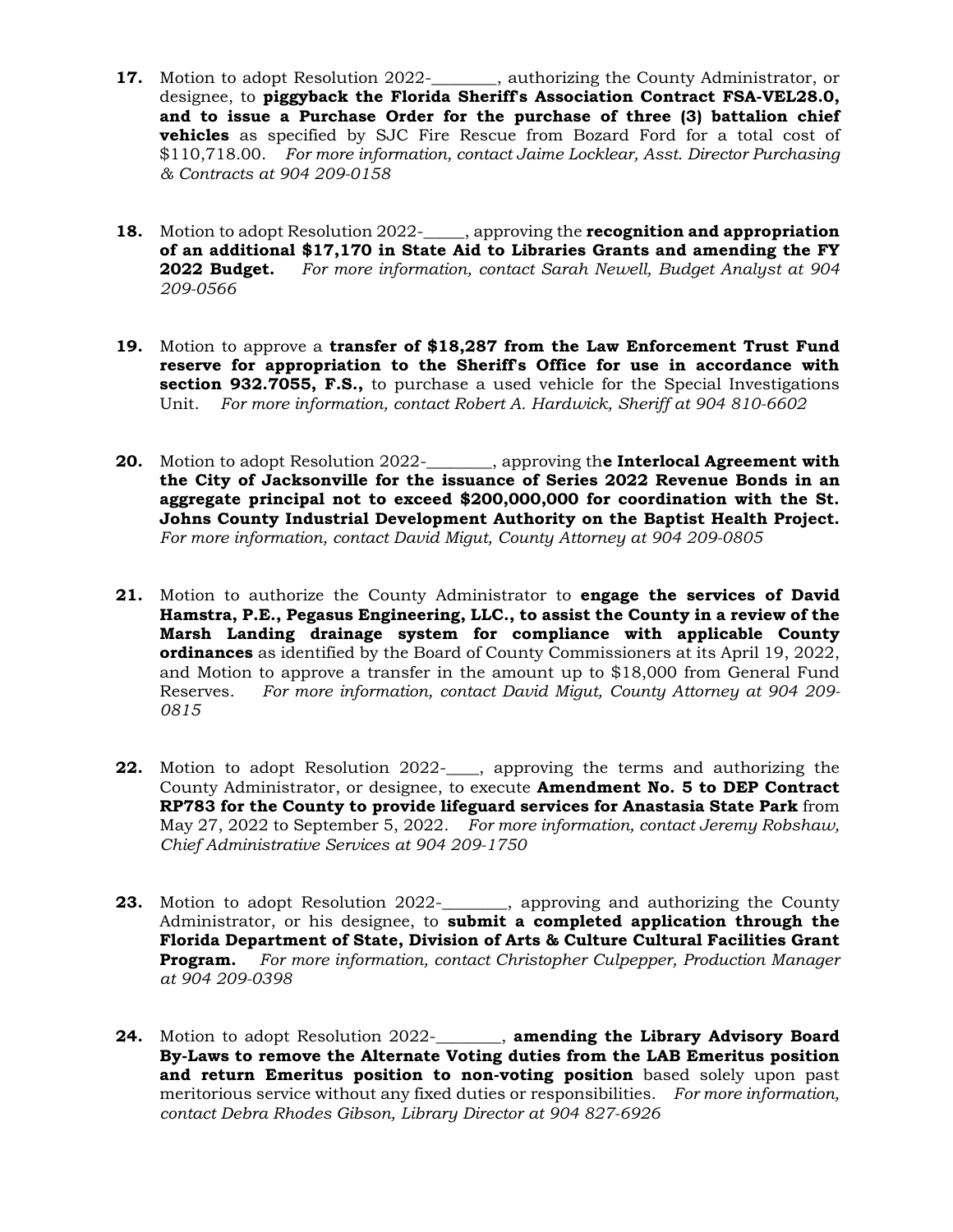- **25.** Motion to adopt Resolution 2022-\_\_\_\_\_\_\_\_, approving the **Library System's State [Construction Grant Application submittal on behalf of the new Hastings Branch](https://stjohnsclerk.com/minrec/agendas/2022/051722cd/05-17-22CON25.pdf)  Library and Community Center.** *For more information, contact Debra Rhodes Gibson, Library Director at 904 827-6926*
- **26.** [Motion to authorize the Chair of the St. Johns County Board of County Commissioners](https://stjohnsclerk.com/minrec/agendas/2022/051722cd/05-17-22CON26.pdf)  to execute a **Letter of Agreement, substantially in the same form and format attached hereto, thereby authorizing Crime Stoppers of Northeast Florida to act as St. Johns County's agent for the purpose of applying and continuing to receive funds from the Crime Stoppers Trust Fund** administered by the Office of the Attorney General. *For more information, contact Melissa Lundquist, Sr. Assistant to the Board of County Commissioners at 904 209-0563*

# **27.** Motion to approve **minutes:**

- [04/26/22, BCC Growth Management Workshop](https://stjohnsclerk.com/minrec/agendas/2022/051722cd/05-17-22CON27a.pdf)
- [05/03/22, BCC Regular Meeting](https://stjohnsclerk.com/minrec/agendas/2022/051722cd/05-17-22CON27b.pdf)

# **28. Proofs:**

Proof: Notice of Meeting, Exchange of County Property, Published on February 22, 2022 and March 1, 2022, in the St. Augustine Record.

Proof: Requisition of Bids, Bid No.: 22-05; Anastasia Island Wastewater Treatment Facility Solids Handling Improvements, published on February 24, 2022 and March 3, 2022, in the St. Augustine Record.

Proof: Requisition of Bids, Bid No.: 22-25; Construction of Traffic Signal on CR-210 (Palm Valley Road) at S Roscoe Boulevard, Published on February 25, 2022 and March 4, 2022, in the St. Augustine Record.

Proof: Requisition of Bids, Bid No.: 22-69; Purchase of Pharmaceutical Supplies for St. Johns County Fire Rescue, Published on February 25, 2022 and March 4, 2022, in the St. Augustine Record.

Proof: Requisition of Bids, Bid No.: 22-12R; Vehicle Scale Inspections and Maintenance/Repairs for SJC Solid Waste Division, Published on February 28, 2022 and March 7, 2022, in the St. Augustine Record.

Proof: Requisition of Bids, Bid No.: 22-66; Landscape and Playground Mulch Surfacing, Published on March 1, 2022 and March 8, 2022, in the St. Augustine Record.

Proof: Requisition of Bids, Bid No.: 22-04; State Road 16 Wastewater Treatment Facility Blower Improvements, Published on March 2, 2022 and March 9, 2022, in the St. Augustine Record.

Proof: Requisition of Bids, Bid No.: 22-71; Reef Monitoring for Andy King, Capo and Standish Reef Sites, Published on March 3, 2022 and March 10, 2022, in the St. Augustine Record.

Proof: Requisition of Bids, Bid No.: 22-67; Artifical Turf Replacement, Published on March 3, 2022 and March 10, 2022, in the St. Augustine Record.

Proof: Requisition of Qualifications, RFQ No.: 22-62; Design Services for Nocatee Skate Park, Published on March 4, 2022 and March 11, 2022, in the St. Augustine Record.

Proof: Notice of Hearing, One-Cent Infrastructure Surtax, Published on March 4, 2022, in the St. Augustine Record.

Proof: Requisition of Bids, Bid No.: 22-68; Fire Services Pole Barn Project, Published on March 4, 2022 and March 11, 2022, in the St. Augustine Record.

Proof: Notice of Hearing, 031522 Purchasing Ordinance, Published on March 4, 2022, in the St. Augustine Record.

Proof: Requisition of Bids, Bid No.: 22-70; Sale of Eighty (80) Golf Carts, Published on March 10, 2022 and March 17, 2022, in the St. Augustine Record.